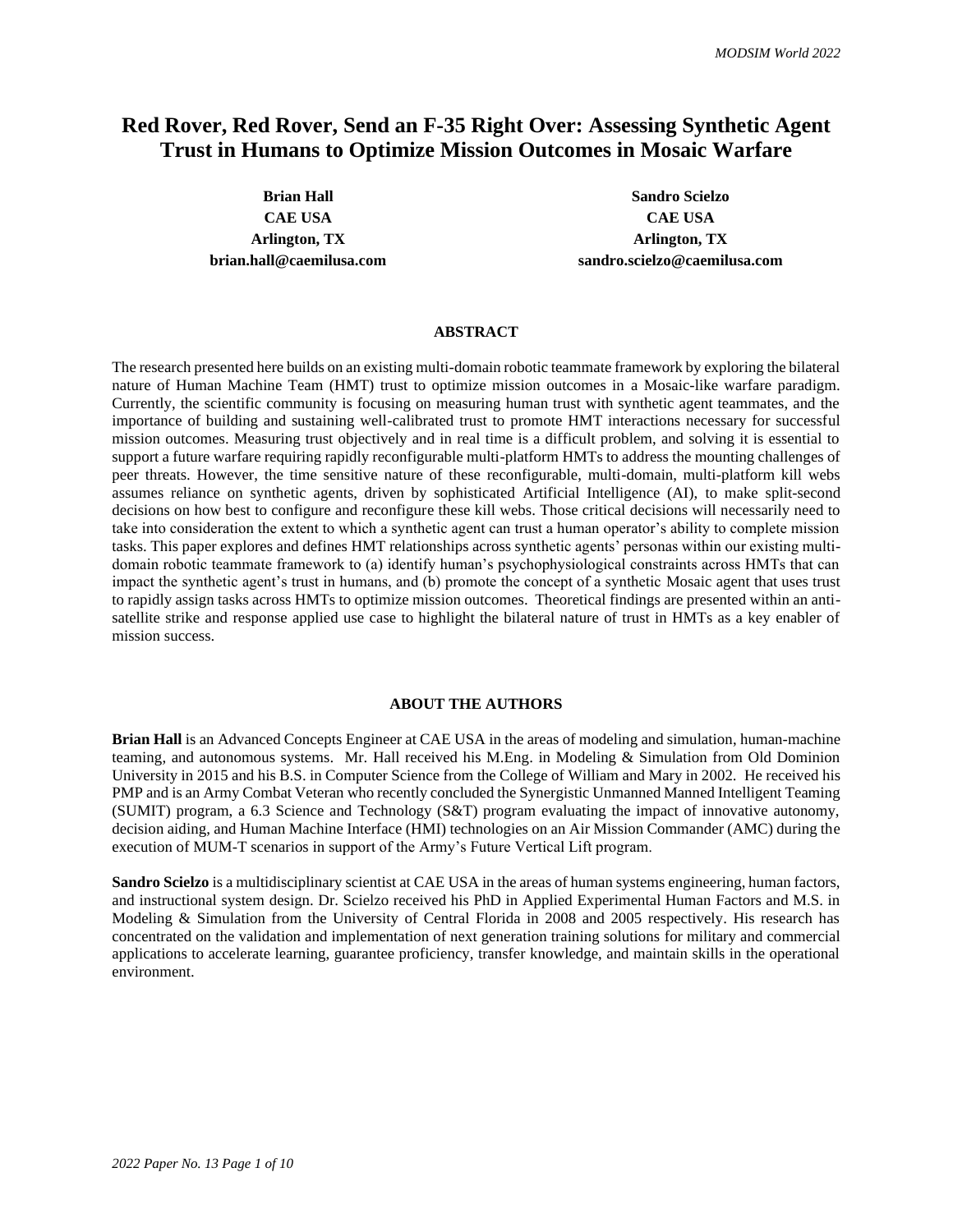# **Red Rover, Red Rover, Send an F-35 Right Over: Assessing Synthetic Agent Trust in Humans to Optimize Mission Outcomes in Mosaic Warfare**

**Brian Hall Sandro Scielzo CAE USA CAE USA Arlington, TX Arlington, TX brian.hall@caemilusa.com sandro.scielzo@caemilusa.com**

# **INTRODUCTION**

With the Artificial Intelligence (AI) revolution well under way (e.g., Makridakis, 2017; Walsh, 2017) there is a renewed urgency to augment AI-driven synthetic agents' capabilities to support the development of highly effective Human-Machine Teams (HMT). The urgency is driven in part by future warfare demands (see Figure 1) to meet and defeat peer and near-peer threats (e.g., Bornstein, 2015), and the need to solve complex communication and collaborative problems that arise from teams composed of both human operators and synthetic agents (e.g., Scielzo and Kocak, 2021). As a result, a massive multi-disciplinary undertaking has begun across the scientific community to rapidly frame



**Figure 1. Trust in Human-Machine Teams**

HMT's Research & Development frameworks, guidelines, and requirements necessary to yield validated technologies that translate to the operational environment (see National Academies of Sciences, Engineering, and Medicine, 2021).

The concept of trust as a complex socio-affective construct is rapidly becoming one of the foundational factors driving HMT dynamics (e.g., Scielzo and Kocak 2021, Scielzo and Kocak, 2020). If HMTs are to be truly effective, it is paramount to capture key characteristics of high-efficiency human-human teams, such as trust, and translate them to HMTs. This paper extends our multidomain HMT framework by exploring the concept of bilateral trust whereby not only it is critical to gauge human trust in synthetic agent teammates, but it is also imperative to digitize trust so that a synthetic agent can ascribe its own level of trust in a human operator when the agent is relied upon to make splitsecond decisions aimed to increase the probability of mission success.

To achieve this aim, we review the accelerating paradigm shift transforming automation from a tool to teammate status and detail key aspects of HMT trust within the context of future warfare. A description of our current multidomain HMT framework is then provided, outlining key factors and processes to model, maintain, and facilitate HMT trust. Finally, a taxonomy of synthetic agents is presented, underlining the bilateral nature of trust that is required to achieve mission goals. Theoretical implications of the bilateral nature of HMT trust are then explored within a future warfare anti-satellite strike and response scenario.

# **From Tools to Teammates**

The current pace of technological advancement is affording a dramatic change in the way we operate and perceive synthetic agents by augmenting the level of decision-making these synthetic agents can make, thereby operating in a realm traditionally relegated to humans' cognitive capabilities. In fact, synthetic agents are increasingly able to sense, decide and act like a human. Recently, an AI-driven synthetic agent defeated an expert human pilot in a dogfight using human mental heuristics (e.g., Hitchens, 2020). Thus, the relationship between humans and synthetic agents is rapidly changing from a rigid and outdated model where humans and synthetic agents perform discrete tasks across different levels of automation, to a model where both humans and synthetic agents work as a team to accomplish mission objectives (e.g., Scielzo, Fiore, Jentsch, and Finkelstein, 2006). As a result, we are moving away from machines seen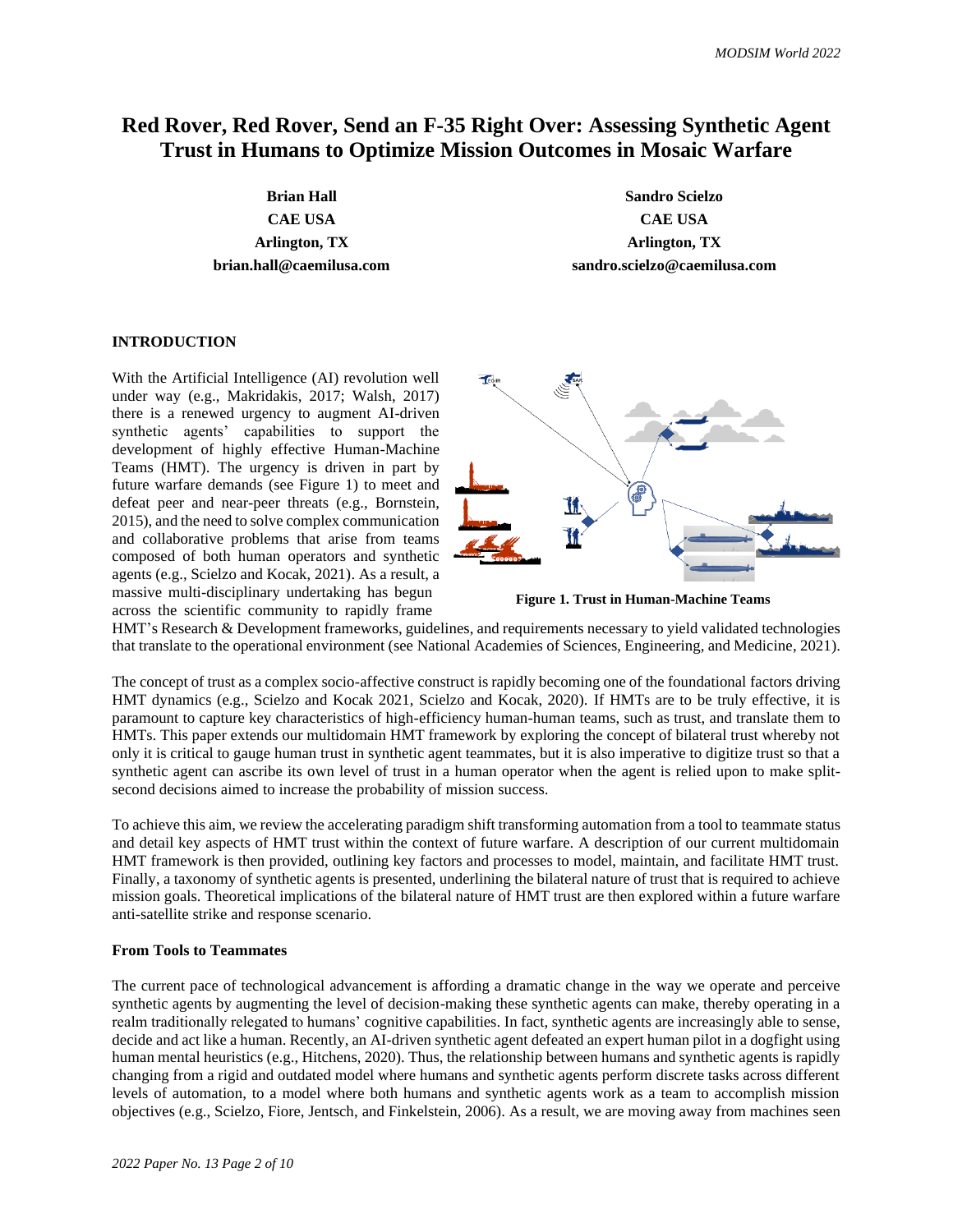as subordinates and tools that support human operators to a paradigm where humans and synthetic agents work collaboratively as peers to meet mission objectives, and where trust plays a foundational role (e.g., Scielzo and Kocak, 2021).

#### **Human-Machine Teaming and Trust**

Traditionally, the concept of trust between a human operator and a machine was described in terms of trust in automation across levels of task control. This field of inquiry has existed for decades, led by human factors scientists, and culminating in taxonomies describing the various levels of automation across human information processing and decision-making stages (e.g., Endsley and Kaber, 1999). Applying these taxonomies resulted in the development of systems that could minimize human error while maximizing trust and situation awareness by promoting appropriate levels of automation and keeping human operators in the loop (e.g., Kaber, and Endsley, 2004).

However, HMT trust is far more intricate given the complex team dynamics at play. As a result, HMT trust needs to be viewed similarly to trust in a human-human team. From a social science standpoint, trust suggests the willingness to depend on someone else or to be vulnerable (e.g., Mayer et al., 1995; McKnight et al., 1998), and to cooperate as a way to manage risks and uncertainty in a team (e.g., Gambetta, 1988; Jones & George, 1998). Thus, team trust mostly rests on the extent to which team members can meet each other's evolving expectations as shared experiences among teammates accumulate. These expectations largely fall under behavioral observations across team dynamics such as communication, collaboration, context awareness, and team performance. As a result, building and sustaining trust between human and synthetic agents based on these observations becomes foundational to HMT operations.

# **Future Warfare and Human-Machine Teams**

The rapidly accelerating shift towards future warfare paradigms, such as the Defense Advanced Research Projects Agency (DARPA) Mosaic warfare, is driving the need for high-performance HMTs. For example, with DARPA's

Mosaic warfare, adaptive kill webs are composed of rapidly reconfigurable human operated and AIdriven automated platforms that can work collaboratively as a team (e.g., Grayson, 2018). Figure 2 illustrates part of the Mosaic warfare paradigm, showing the required interconnectedness between sensors and shooters. To reach that desired end state of highly effective HMTs, proper multidomain frameworks need to be in place to develop and validate next generation HMT technologies. Such a framework was introduced by Scielzo and Kocak (2021), which provided critical guidelines to build, sustain, and maintain wellcalibrated HMT trust.



**Figure 2. Connecting All Sensors to All Shooters**



**Figure 3. HMT Trust Calibration Factors**

Figure 3 shows the main factors associated with human operator trust calibration, which are dispositional trust, situational trust, and learned trust. Dispositional trust indicates individuals' predispositions to trust machines (i.e., their biases). Situational trust is more intrinsic to an operational environment, which considers external variability factors (e.g., system complexity, task difficulty, weather impact) and internal variability factors (e.g., level of expertise). Finally, learned trust reflects how trust changes over time based accumulated experiences and observations. A failure to properly calibrate HMT trust invariably leads to either overtrust (i.e., human trust exceeds synthetic agents' capabilities) or distrust (i.e., lack of human trust prevents full use of synthetic agents' capabilities) (e.g., Lee and See, 2004).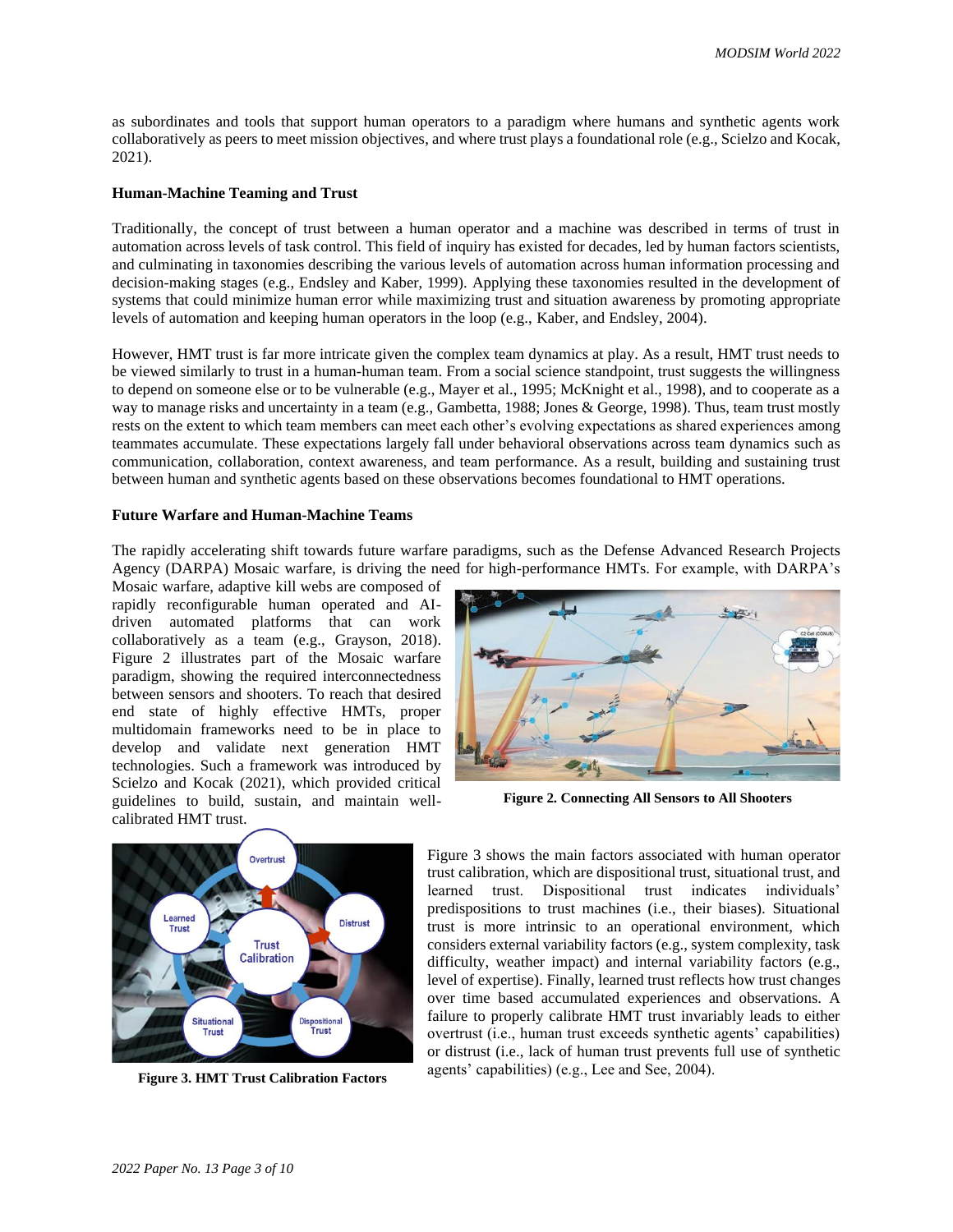From the standpoint of the synthetic agent, AI-driven machines need also to be able to quantify trust in human operators, or "synthetic trust," allowing them to express level of confidence of the actions and behaviors of their human teammates. In fact, the Department of Defense (DoD) Communities of Interest (CoI) are outlining key areas of investigation in automation, such as machine perception, reasoning, and intelligence to endow synthetic agents with "existence, intent, relationships and understanding in the battle space relative to a mission" (Bornstein, 2015). The process to achieve synthetic trust is analogous to how humans form trust—a process laid out in our multidomain HMT framework.

#### **A MULTIDOMAIN HUMAN-MACHINE TEAMING FRAMEWORK**

The multi-domain HMT framework presented here (Figure 4) represents an abridged version from previously published work (see Scielzo and Kocak, 2021) and juxtaposes selected HMT guidelines. This framework provides the basis for assessing, calibrating, and maintaining trust over time via domain-specific Man-Machine Interfaces (MMI) aimed to support team coordination between humans and synthetic agents. This HMT framework emphasizes three principal components: (1) modeling trust to guide the development of domain-specific objective measures of HMT trust; (2) Maintaining optimal trust by quantifying HMT shared situation awareness (SSA) needs and corresponding adaptive displays; and (3) facilitating trust via robust multimodal interfaces to promote HMT communication and coordination. Each of these components is reviewed in turn.



**Figure 4. Abridged Multidomain HMT Framework with Selected Guidelines**

#### **Modeling Trust**

Modeling trust assumes the ability to measure in real time the construct of trust, directly or indirectly (e.g., Harrivel et al., 2017). Measuring HMT trust automatically is necessary to inform next generation machine-driven AI level of transparency into its decision-making process, and to mediate the level of MMI information displayed. This is possible thanks to advances in the unobtrusive use of biometric sensors and the development of corresponding Machine Learning (ML) classifiers to assess with high accuracy both cognitive and affective constructs (e.g., Scielzo et al., 2020; Wilson, Nair, Scielzo, and Larson, 2021; Wilson et al., 2020).

Modeling trust adopts an input/throughput/output model. Input to the model begins with determining the domain at hand and its user roles to determine the type of biometric sensors that can be used to measure HMT trust. For example, while the air domain can allow multiple in-cockpit biometrics sensors, this is not the case with domains that have significant constraints, such as the undersea domain. As a result, biometric sensor selection is both domain and use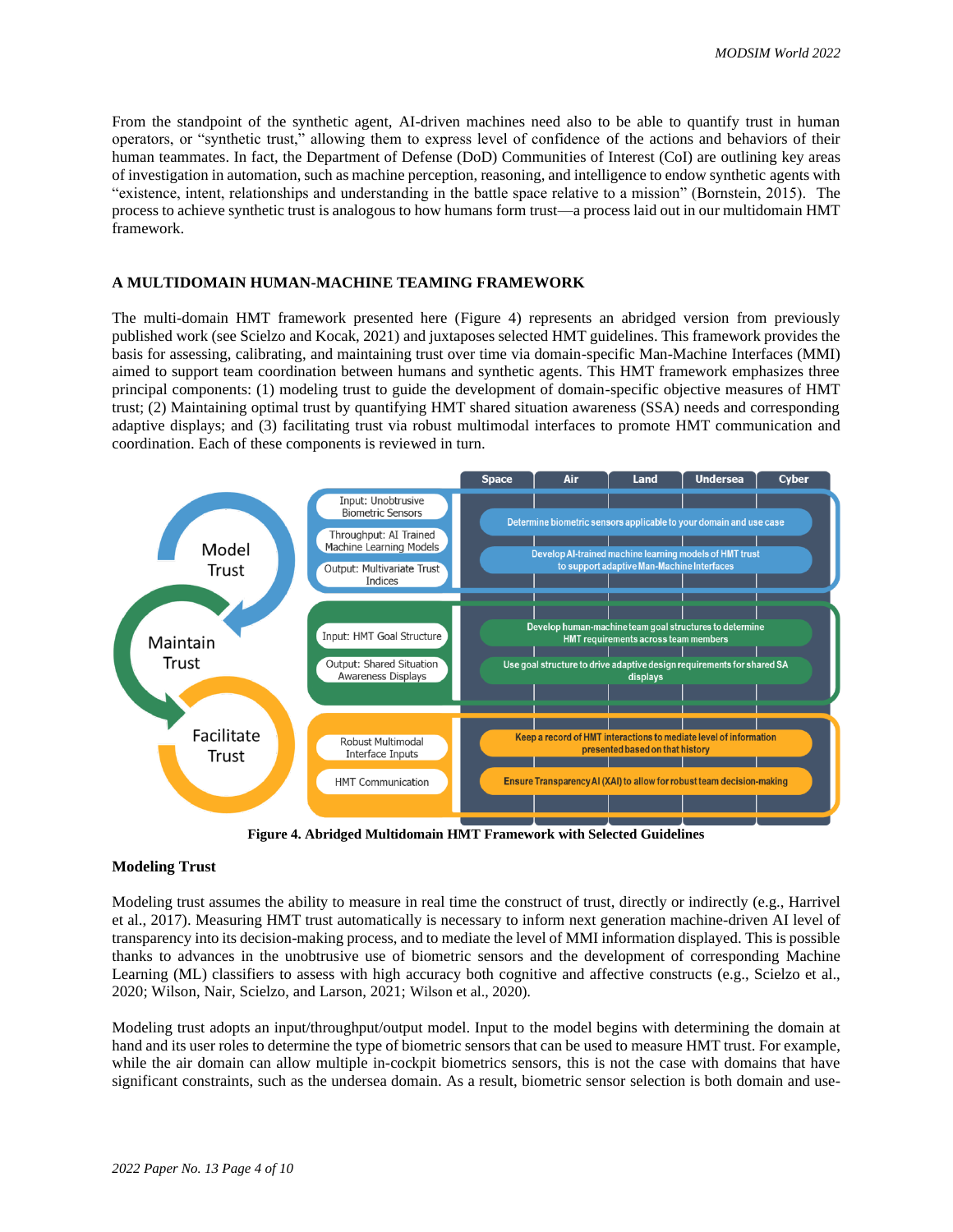case dependent. When biometric sensor data is accurately mapped to operational demands, trust modeling can be generated via ML.

The outputs are HMT trust indices which can be either performance-based or affective-based. An example is the operator crosscheck ratio as a performance-based indicator of trust, determined the ratio of the operator's visual gaze fixations between primary task MMI elements and synthetic agent controlled MMI elements. Affective-based trust metrics can be derived by prosody (pitch, intensity) and other affective constructs (stress, frustration).

# **Maintaining Trust**

Real time HMT trust indices' primary role is to drive adaptive MMIs. Moreover, to build, calibrate, and maintain HMT trust, it is key to capture and quantify the team's goals and decision points, which would also drive the reconfigurable and adaptive aspect of MMI (i.e., presenting context and time sensitive information to support team decision making). The construct of shared SA, defined as "the degree to which team members possess the same SA on shared SA requirements" (Endsley & Jones, 2001, p. 48), is needed to define shared informational requirements needed for HMTs to accomplish individual and shared tasks. This method has been effectively used in many domains, from Army Brigades (e.g., Bolstad et al., 2002) to maritime operations (e.g., Sharma et al., 2019). Overall, shared SA exposes HMT requirements common and unique across team members. Thus, shared SA displays' adaptivity can be driven by HMT's goal structures. Together with real time trust indices, next generation MMIs can be developed to promote both HMT trust and shared SA.

#### **Facilitating Trust**

Facilitating trust and overall HMT communication and coordination needs to occur via robust multimodal MMIs tailored to vehicle, operational, and domain constraints. In addition, to support HMT interactions and decision making it is necessary to adopt emerging AI capabilities such as conversational AI, transparency AI (XAI), or neuro-symbolic AI. Conversational AI allows for effective exchange of information and the synthetic agent's responses can be tailored based communications history to increase trust. Finally, XAI and neuro-symbolic AI are critical to support transparent decision-making across HMTs. For example, XAI capabilities are designed to support AI transparency across the Observe, Orient, Decide, and Act (OODA) decision making continuum (e.g., Angerman, 2004, Scielzo and Kocak, 2021) and allow human operators to remain in the loop and support team decisions, thereby increasing overall trust.

# **HUMANS AS SYNTHETIC AGENTS' TEAMMATES**

This paper thus far introduced the concept of HMT trust, its importance to support future warfare needs, and a framework to develop and validate next generation HMT technologies that can build and maintain HMT trust. However, the focus was predominantly on human operators and their need for appropriately trusting synthetic agents. This section of the paper introduces and explores the concept of "synthetic trust," where the construct of trust is digitized so a synthetic agent can quantify its own level of trust in human operators. Thus, a synthetic agent teammate would consider its own trust towards other human operators in its team, which can be critical to make appropriate split-second decisions to save a human life, asset, or simply to ensure the probability of a successful mission outcome.

#### **The Bilateral Nature of Trust**

Although at first glance synthetic trust may be perceived as an unwarranted anthropomorphic ascription of machine affective states, the notion of a synthetic agent experiencing trust is essential. It is also imminently achievable given the HMT framework presented earlier; This framework outlined methods and processes to quantify trust objectively and in real-time. Thus, synthetic trust can be defined as *a continuous multivariate algorithmic solution based on both real-time and historical observations of contextual and behavioral information*.

As described earlier, trust is primarily expressed in terms of dispositional, situational, and learned trust factors. When combined, the overall perception of trust can be well calibrated, or, when not properly calibrated, can lead to distrust or overtrust. Table 1 provides an overview of how each of these trust factors are defined from both human and synthetic agent standpoints. Thus, it is imperative to accurately operationalize each of these factors and leverage the HMT framework presented here to develop real-time human and synthetic trust metrics.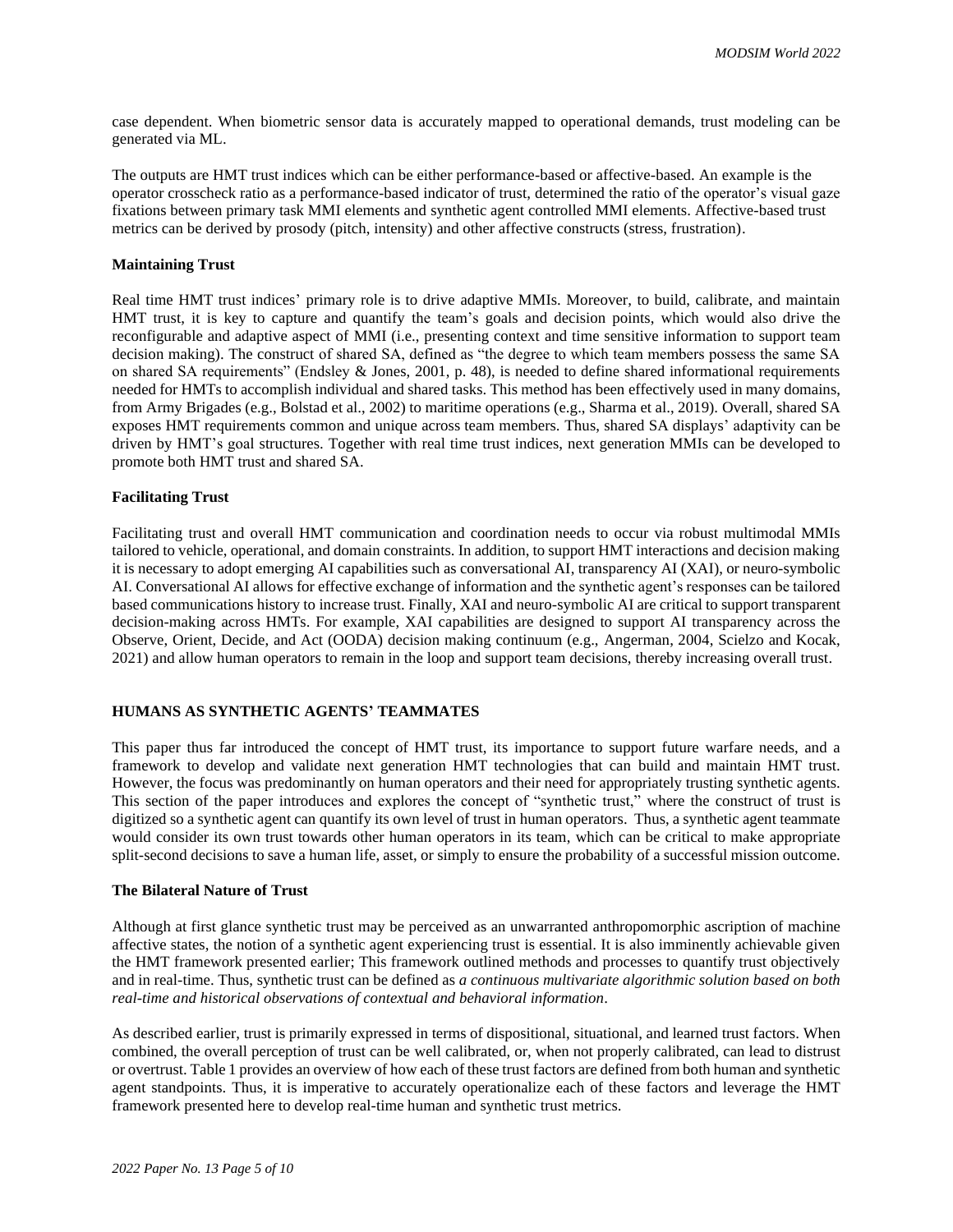| <b>Trust Factor</b>  | <b>Human Standpoint</b>                                                                                                                                                   | <b>Synthetic Agent Standpoint</b>                                                                                                                                     |
|----------------------|---------------------------------------------------------------------------------------------------------------------------------------------------------------------------|-----------------------------------------------------------------------------------------------------------------------------------------------------------------------|
| <b>Dispositional</b> | Human predispositions to trust machines<br>(e.g., cultural biases)                                                                                                        | Synthetic agent predispositions to trust humans<br>(e.g., hard coded robotics laws, zero trust<br>architectures)                                                      |
| <b>Situational</b>   | Trust in the synthetic agent mediated by<br>intrinsic elements of an operational<br>environment across external (e.g., weather)<br>and internal (e.g., expertise) factors | Trust in the human mediated by intrinsic<br>elements of an operational environment across<br>external (e.g., sensor data) and internal (e.g., AI<br>maturity) factors |
| <b>Learned</b>       | Trust in the synthetic agent changes over time<br>based accumulated experiences and<br>observations                                                                       | Trust in the human that changes over time based<br>on historical data and human behavioral<br>observations                                                            |
| <b>Distrust</b>      | Lack of human trust prevents full use of<br>synthetic agents' capabilities                                                                                                | Lack of synthetic trust prevents full use of<br>human capabilities                                                                                                    |
| Overtrust            | Human trust exceeds synthetic agents'<br>capabilities                                                                                                                     | Synthetic trust exceeds humans' capabilities                                                                                                                          |

#### **Table 1. Trust Factors Defined from both Human and Synthetic Agents Standpoints**

Finally, synthetic trust must also take into consideration the synthetic agent role and hierarchy within a team. Just as human teams have well-defined hierarchies, from small units to teams or teams of teams, the same analogy needs to be applied to synthetic agents in terms of taxonomic and hierarchical relations.

# **A Taxonomy of Synthetic Agents**

Based on the information presented above, Synthetic agents' roles will need to be determined and ultimately trained to support future Warfighter embedded in HMTs. Adding these synthetic agents, or agents, into the targeting process to establish kill chains will utilize each platform in efficient and effective ways (see Figure 5).



**Figure 5. Taxonomy and Organization of Synthetic Agents with Stove-piped Assignments**

This simple taxonomy and organization illustrates the need for specialized synthetic agents, understanding their roles and functions. However, this paradigm does not take advantage of the Mosaic warfare concepts of connecting every sensor to every shooter. To break the stovepipe of this tasking paradigm, a new agent must be created and empowered.

# **The Need for a Mosaic Warfare Synthetic Agent**

Enabling mosaic warfare at the Speed-of-the-Fight will require artificial intelligence algorithms to process, sort, and evaluate the vast swaths of data coming from every sensor on the battlefield. This resulting information flow will require specialized synthetic agents trained to convert that data into information to feed to the Mosaic warfare synthetic agent. This agent will evaluate the incredible complexities on the battlefield to determine, select, and assign which pieces of which platforms to connect to create a web of connected kill-chains.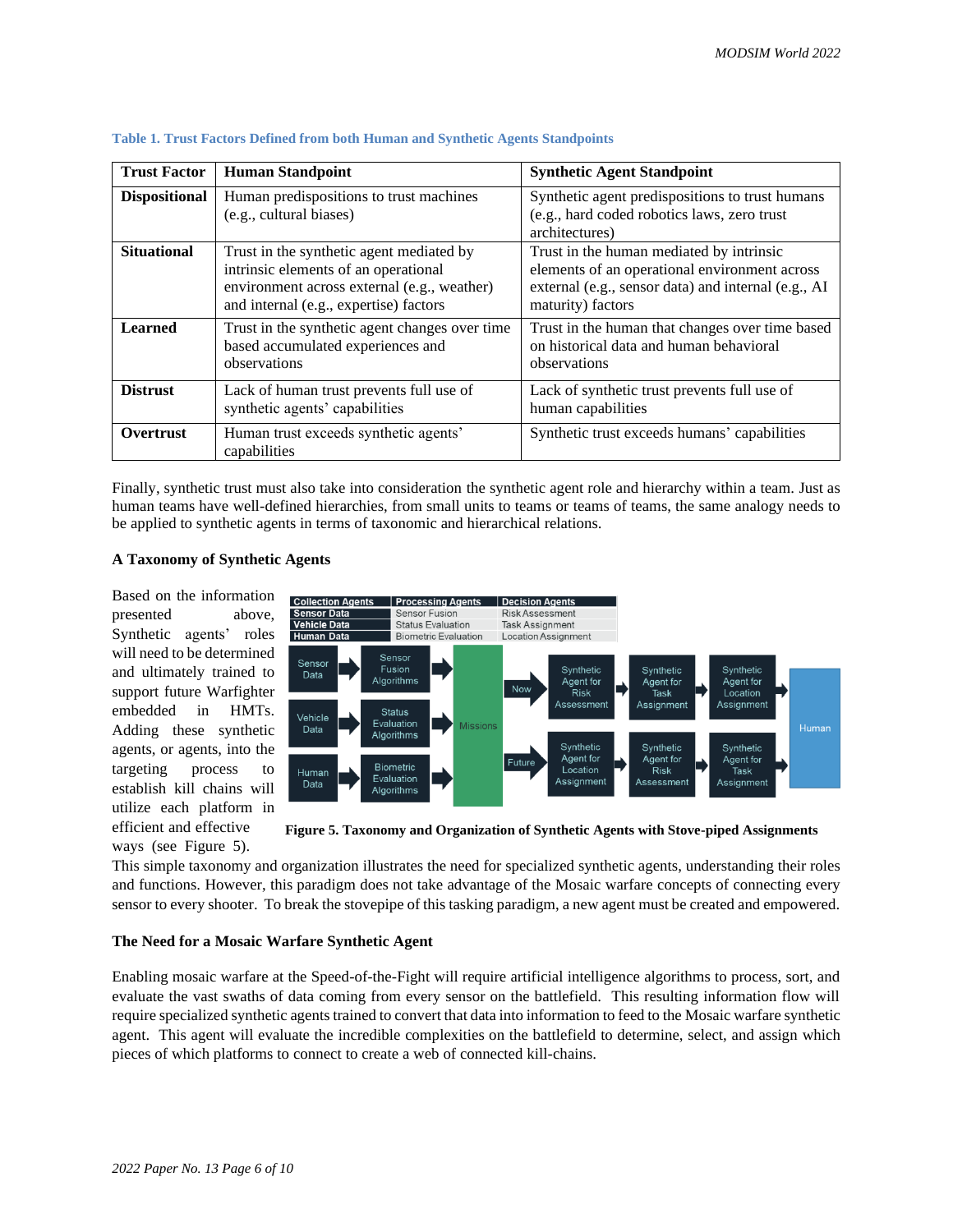

As part of this new connection strategy, the Mosaic agent will be required to evaluate every aspect of every component of every platform currently available in the joint operating area. Many of these choices will be straightforward, as some platforms will have the needed weapon, or the most precise sensor, or required dwell time over an area. Less straightforward choices involve the evaluation of the human who is currently in control or command of that platform. Thus, the Mosaic agent will need to use real-time operational data and historical data

**Figure 6. Organization of Synthetic Agents with Mosaic Agent Assignments**

of previous task assignments and outcomes along with biometric information to correctly select the most trusted human to assign to the task. As a result, the Mosaic agent needs to effectively compute its own trust in human-operated assets and quantify trust levels for each human's ability to complete tasks across the main trust factors presented in Table 1, especially for situational and learned trust factors.

# **ANTI SATELLITE STRIKE USE-CASE**

Synthetic agents that will be trained to support Mosaic warfare must be able to rapidly choose each of the parts of the kill chain to assemble into a kill web. The many pieces composing the kill web allows for best sensor, shooter, and sensor-to-shooter selection which will account for varying conditions or states of a platform (e.g., time, distance, fuel, weapons, sensors, mission task priorities, etc.). The Mosaic agent can easily and quickly be able to parse through the overwhelming data and provide additional confidence or course of action for the human teammate. In a narrow use case, the Mosaic agent may be presented with a choice between two assets that have the same capabilities, the same distance from the task, and the same availability. For these assets, the only differentiator will be the human in the cockpit, the Ship's Captain, or the team leader.

### **Situation**

The following hypothetical situation is proposed (see Figure 7): tensions are brewing within the island of Kundu off the coast of California, which is divided by two independent nations Qumar (red) and US-backed Averna (blue). Qumar and Averna are currently in heated negotiations. There has been a tremendous build-up of military arms along the border and every unit is bracing for a misstep by either side that will initiate hostilities. While a pair of Next-Gen Fighter/Bombers maintain patrols along the border, two Expert Small Unit Teams have quietly infiltrated into areas to observe a pair of large transporter erector launcher (TEL) vehicles that are being raised to fire (see Figure 1). A pair of submarines silently shadow a pair of destroyers, providing mutual protection and support to friendly units.





**Figure 7. Maps of Kundu**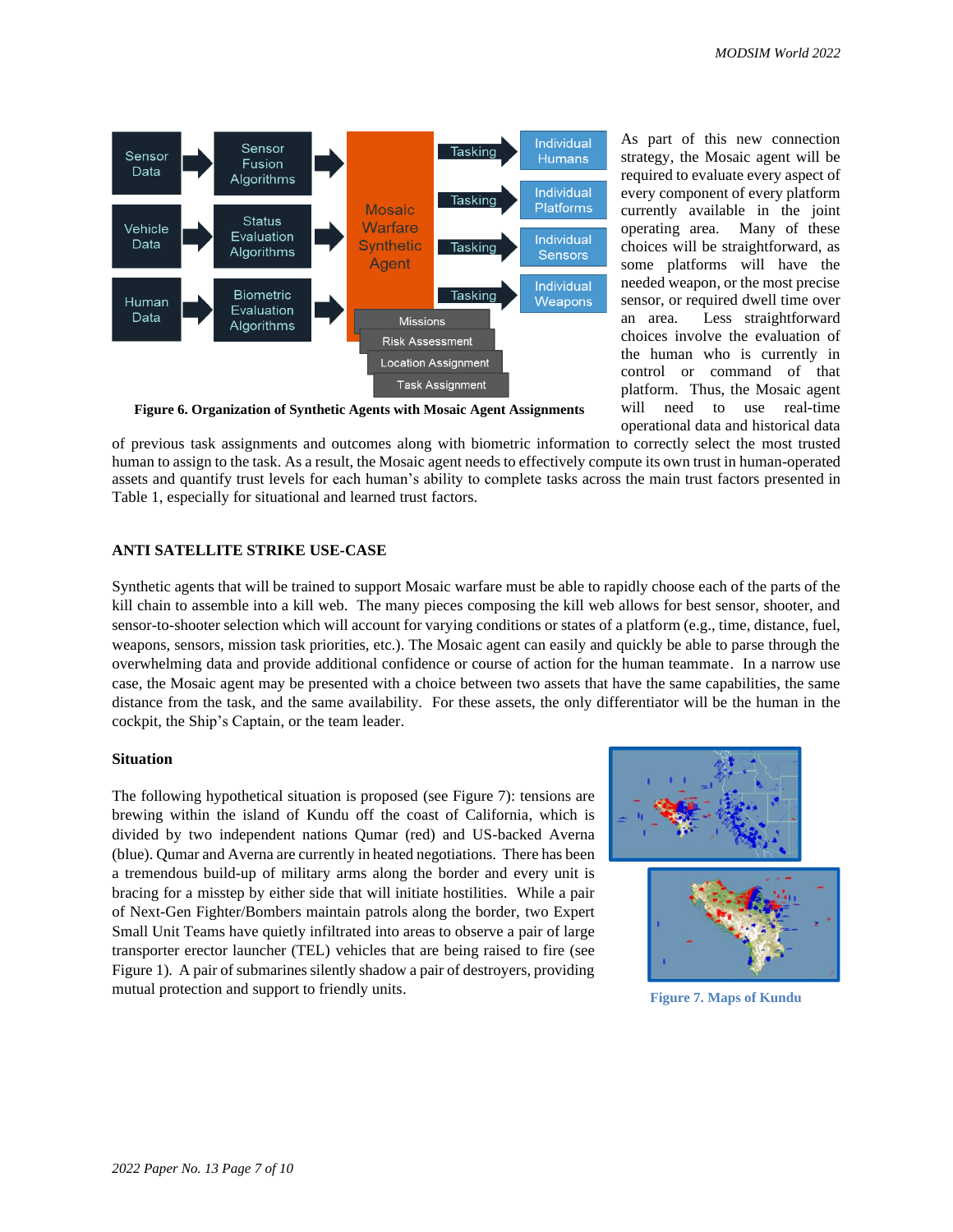## **Friendly units**

US forces have an incredibly unique confluence of events which resulted in exact pairs of aircraft, teams, destroyers, and submarines that are 100% fully mission capable with identical weapons, fuel states, weapon loads, radars, and all other systems. The only difference is each is led, commanded, or flown by a different human (see Figure 8).



**Figure 8. Friendly Units**

### **Enemy units**

As illustrated in Figure 9, the enemy forces have a robust Integrated Air Defense Network and terrestrial offensive space weapons along the border poised to engage any airborne threats. They have also placed two transporter erector launchers (TELs) close the border to threaten land, sea, and space assets.



# **Figure 9. Enemy Units**

#### **Mission**

The mission's main goal is to be prepared to engage any hostile act, prevent damage to friendly forces, and reduce the enemy's ability to continue an attack on Averna and US assets.



**Figure 10. Kundu Situation and Agent Choices**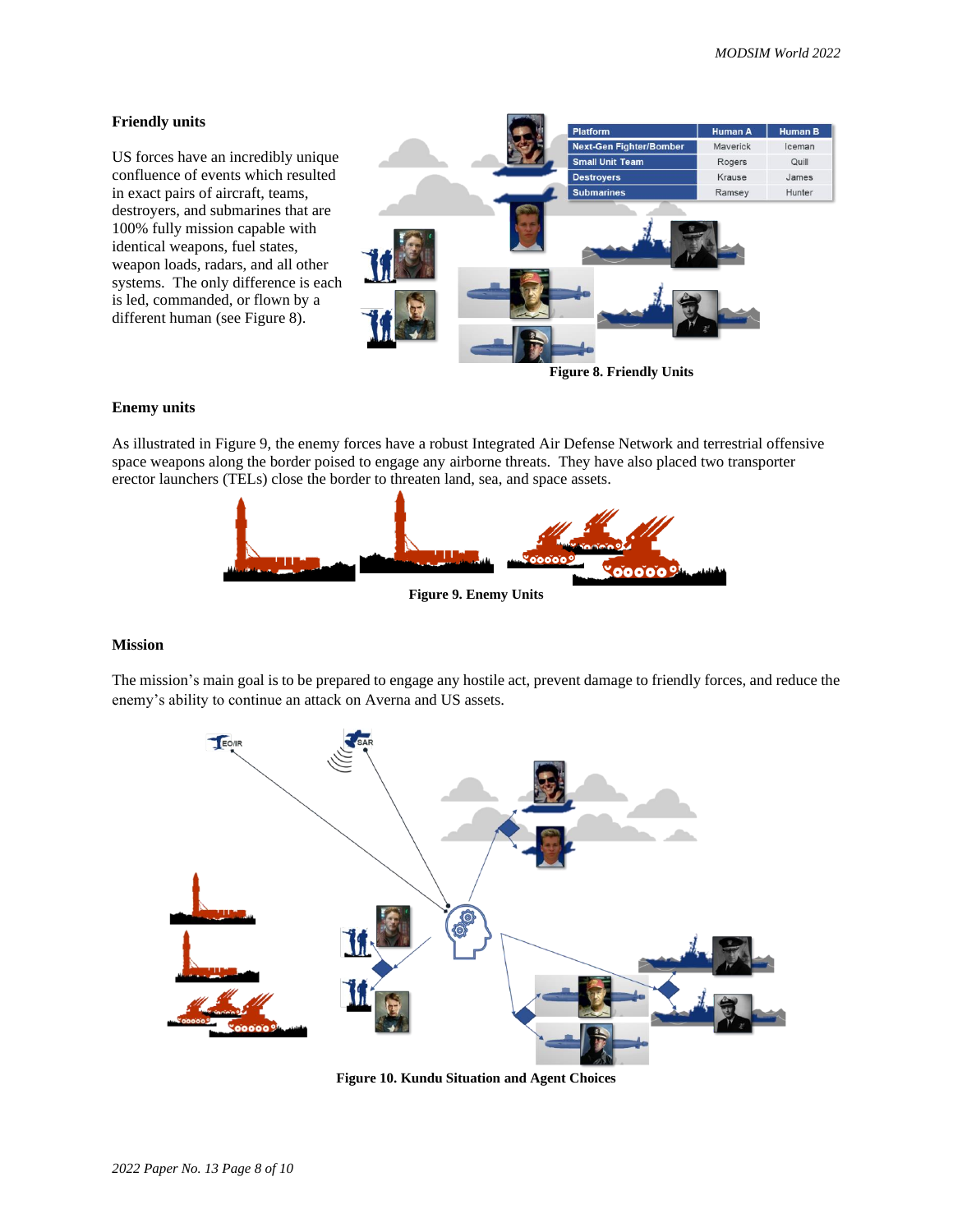## **Synthetic Trust in Action**

Leaning into the portrayals from each of the fictional examples provided in Figures 8 and 10, the Mosaic warfare synthetic agent will be required to evaluate each of the choices provided to respond to the imminent threat posed by the anti-satellite missile launches. Maverick is known to be reckless and take chances when the opportunity presents itself. Iceman has a history of flying precisely by the book. Rogers follows instructions even at great risk to himself. Quill has shown that his emotional reactions can overwhelm the desire to stick to the plan. For each of these, and the other examples displayed, the overall trust that the Mosaic agent has in each of them, whether dispositional, situational, or learned, will influence the decision about which human to trust (see Table 2).

| Table 2. Overall Synthetic Trust |
|----------------------------------|
|----------------------------------|

| Human A  | <b>Agent Trust</b> | Human B | <b>Agent Trust</b> |
|----------|--------------------|---------|--------------------|
| Maverick | Low                | Iceman  | High               |
| Rogers   | High               | Ouill   | Low                |
| Krause   | High               | James   | Low                |
| Ramsey   | Low                | Hunter  | High               |

Based on the history of each of these humans to follow specific taskings provided by authorities in power, as well as an assessment of their psychophysiological states along with real-time contextual information, the Mosaic agent assembles the pieces of the kill chain to form the team most trusted to ensure a positive mission outcome.

In this narrow use case, where each of the platforms and teams were identical in every way except for the human leading, commanding, or flying, the Mosaic warfare synthetic agent selected from the options those it



**Figure 11. Agent Choices and Engagements**

decided were the best trusted to follow orders to accomplish the task. Each human followed the Mosaic agent's orders and, in this case, the missiles were shot down, the IADS system was reduced, and the TELs were destroyed.

# **CONCLUSION**

This paper leveraged an existing multi-domain robotic teammate framework to explore and define the bilateral nature of HMT trust necessary to optimize mission outcomes in future warfare paradigms. First, we have underlined the importance of measuring human trust with synthetic agent teammates, and the importance of building and sustaining well-calibrated trust to promote HMT interactions necessary for successful mission outcomes. Second, we have applied methods and processes aimed at modeling, building, maintaining, and facilitating synthetic agent's trust, thereby providing a path to quantifying trust in humans for synthetic agents. Finally, we have provided a definition for synthetic trust, and introduced a taxonomy of synthetic agents by role and function. A result was identifying the need for a hierarchy of synthetic agents, with the introduction of a Mosaic warfare synthetic agent to evaluate synthetic trust in available human leaders, commanders, and pilots.